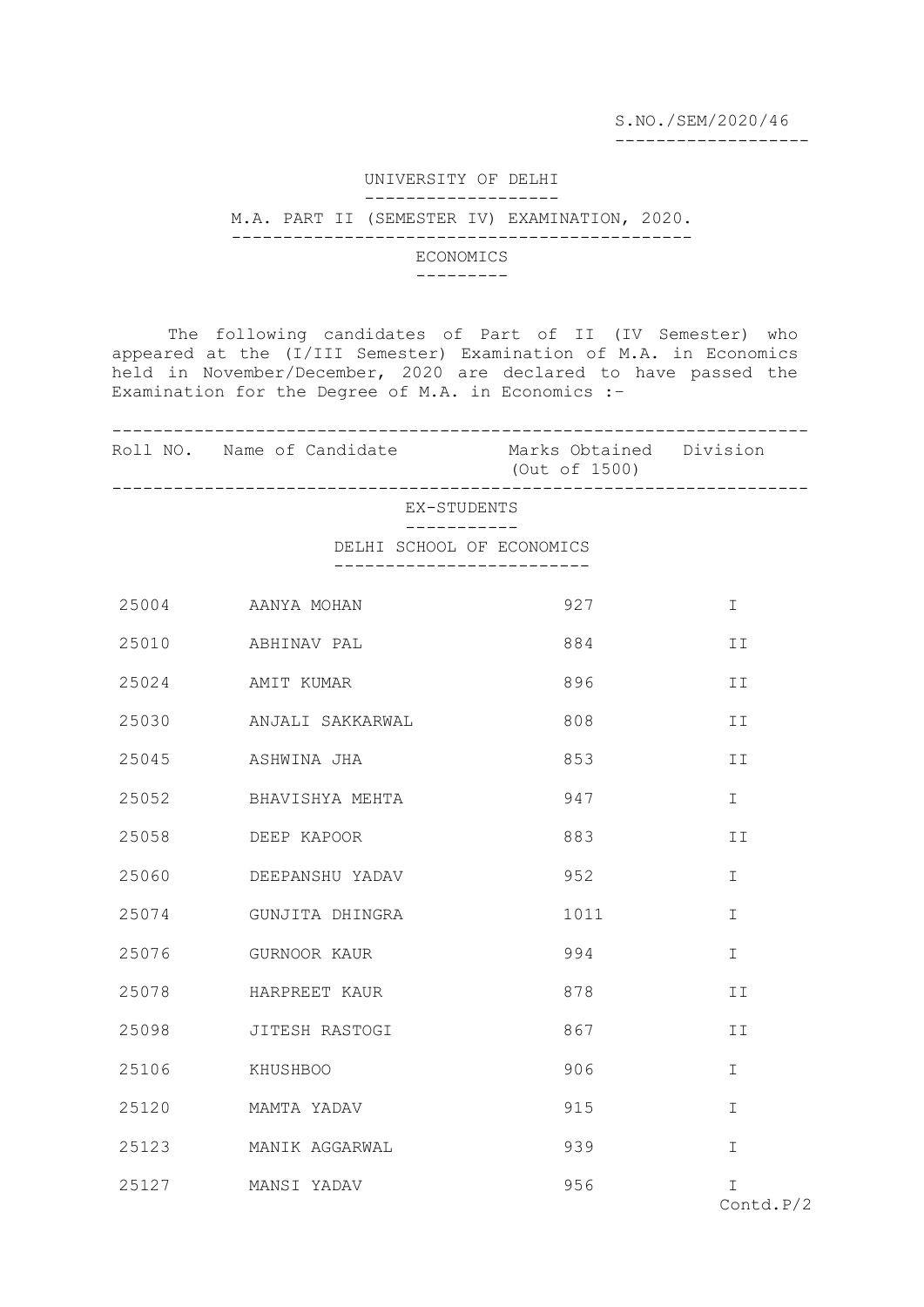UNIVERSITY OF DELHI

------------------- M.A. IN ECONOMICS PART II (SEMESTER IV) EXAMINATION, 2020. --------------------------------------------------------- -------------------------------------------------------------------- Roll NO. Name of Candidate Marks Obtained Division (Out of 1500)

--------------------------------------------------------------------

#### EX-STUDENTS -----------

DELHI SCHOOL OF ECONOMICS

-------------------------

| 25139 | NIKHIL KOSE          | 912 | $\mathbf I$  |
|-------|----------------------|-----|--------------|
| 25149 | PRANAV PILANIYA      | 835 | II           |
| 25156 | PUJA KUMARI          | 897 | II           |
| 25175 | RIYA YADAV           | 939 | $\mathbf I$  |
| 25186 | SAKSHI RATHORE       | 949 | I            |
| 25198 | SHRADDHA NAGAR       | 941 | I            |
| 25211 | SOUMYADEEP SOM       | 897 | II           |
| 25235 | VISHAL RAJ           | 882 | II           |
| 27038 | ASHISH HALDAR        | 883 | II           |
| 27050 | CHINNGAINENG HAOKIP  | 882 | II           |
| 27082 | KANIKA               | 889 | II           |
|       | 27129 PALAK KOHLI    | 897 | II           |
| 27141 | PRASHANT KUMAR BUBNA | 971 | $\mathbf I$  |
| 27160 | ROHIT SINGH ASWAL    | 760 | II           |
| 27188 | SHUBHAM NEGI         | 774 | II           |
| 27202 | SREYASHI CHAKRABORTY | 920 | $\mathbb{I}$ |
| 27205 | SUMIT CHAUDHARY      | 828 | II           |
| 27236 | VASUNDHARA KAMAL     | 836 | II           |